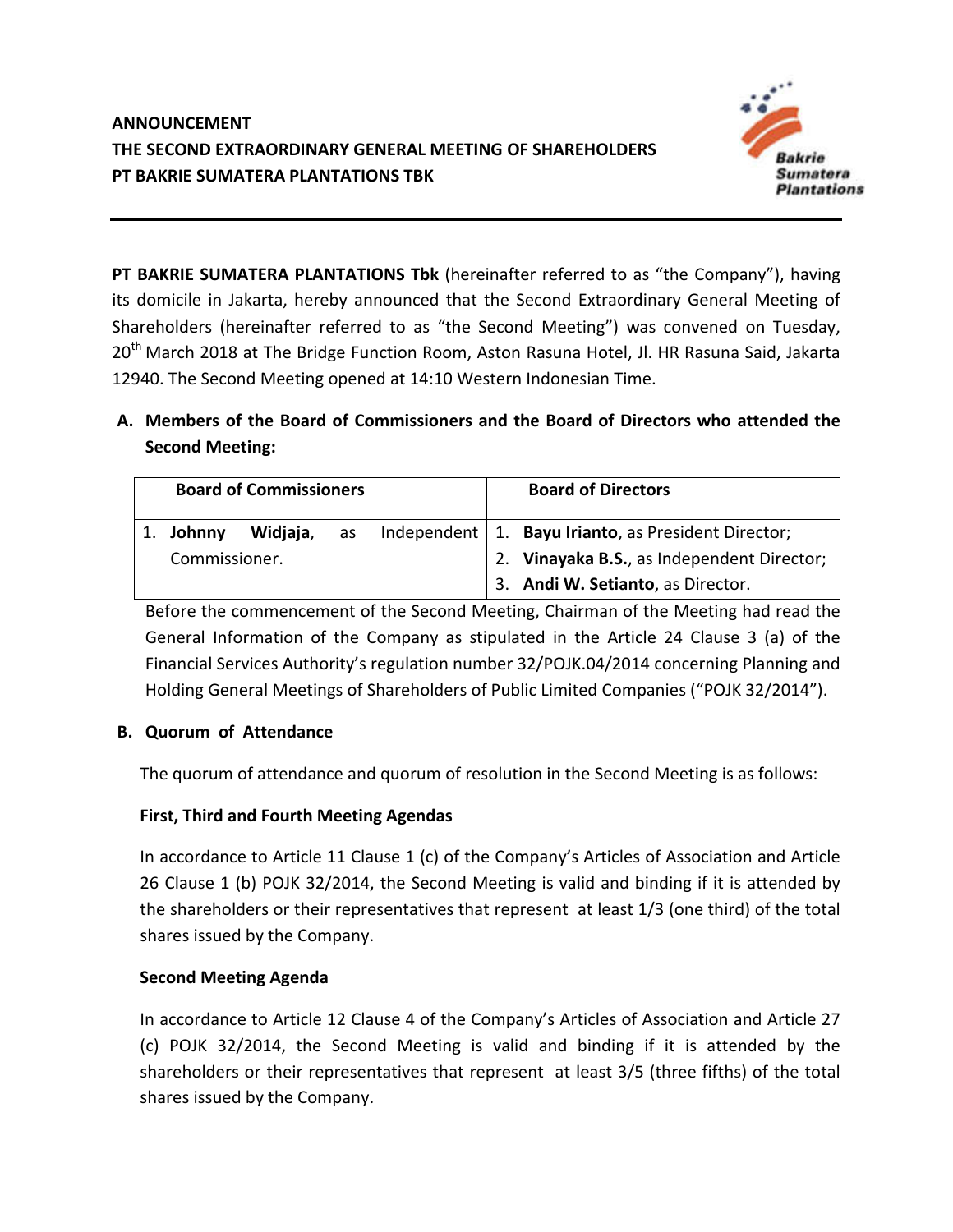### **Attendance Quorum**

The Second Meeting was attended by the shareholders or their representatives that represent 228.040.728 (two hundred twenty eight million forty thousand seven hundred and twenty eight) shares or 16,62% (sixteen point six two percent) from 1.372.047.144 (one billion three hundred seventy two million forty seven thousand and one hundred and forty four) shares, which constitute the entire shares issued by the Company.

Based on the quorum of attendance's requirement, the Second Meeting was not valid and binding to adopt a resolution.

# **C. Agenda of the Second Meeting**

- 1. Approval to buy back the Company's 6 (six) odd lot share Series B with par value Rp 100 resulted from the Company's reverse stock; Referring to Article 2 Clause 3 of the Financial Services Authority (OJK) Regulation No.30/POJK.04/2017 concerning Shares Buy Back Issued by a Public Company, share buy back need to have an approval from the Meeting.
- 2. Approval to increase the Company's paid-up capital to the amount Rp5.488.188.000.000 (five billion four hundred and eighty eight million one hundred and eighty eight thousand Rupiah);

Referring to Article 19 Law No. 40 Year 2007 concerning Limited Liability Company ("UUPT"), to amend the Company's Article of Association has to get an approval from the Meeting beforehand. The Company's paid-up capital increases from Rp 1.500.000.000.000 (one trillion five hundred billion Rupiah) and still fulfill Article 33 UUPT which at least 25% (twenty-five percent) of the paid-up capital must be issued and paid up in full.

3. Approval to Increase the Company's Capital using the issuance of new shares series B with nominal amount Rp100 (one hundred Rupiah) per share without Pre-emptive Rights.

Referring to Article 2 Clause 2 of the OJK Regulation No 38/POJK.04/2014, the increasement of the Company's Capital has to get an approval from the Meeting beforehand.

4. Approval to change the management of the Company.

Referring to Article 23 and Article 3 OJK Regulation No. 33/POJK.04/2014 concerning Board of Directors and Board of Commissioners of the Public Company, any member of the Board of Directors and Boards of Commissioners is appointed and discharged by the Meeting.